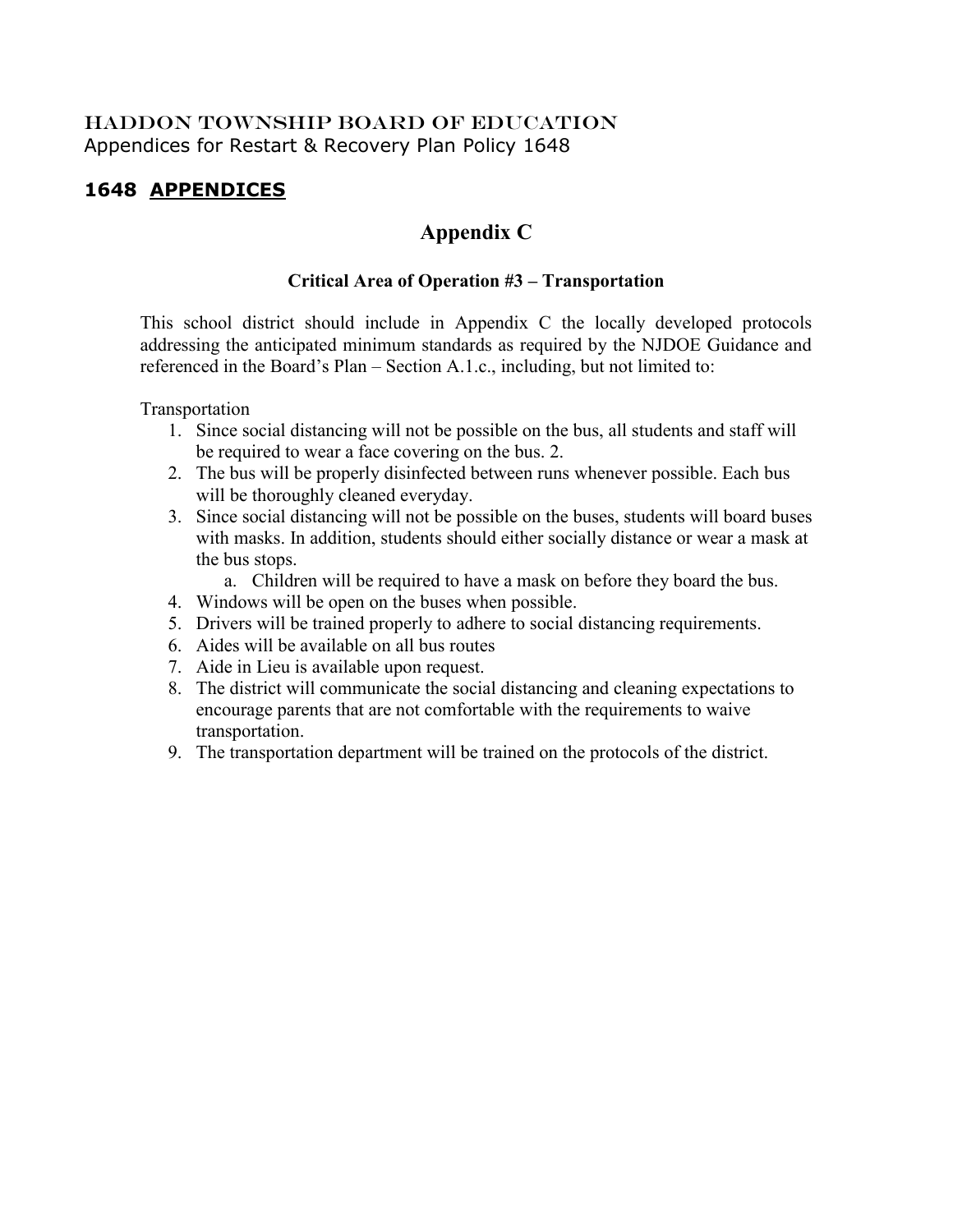### **Appendix E**

### **Critical Area of Operation #5 - Screening, PPE, and Response to Students and Staff Presenting Symptoms**

This school district should include in Appendix E the locally developed protocols addressing the anticipated minimum standards as required by the NJDOE Guidance and referenced in the Board's Plan – Section A.1.e., including, but not limited to:

- 1. Students and staff will be required to self-monitor prior to coming to work/school daily. Evidence will be verified through the student information system (SIS).
- 2. The SIS system will be monitored daily to ensure that pre-screening has occurred. The fever threshold has been identified by the school physician as 100.4. 3.
- 3. Any staff or student exhibiting a fever will report to the isolation room for further direction. The school nurse will dress in full PPE to determine the appropriate steps to address the concern. Should it be decided the student/staff member should go home, the student/staff member will be provided with appropriate protocols for return to school.
- 4. The school physician and department of health have provided guidelines for students/ staff members that test positive within the district Standing Orders.
- 5. Parents will be informed of the policy and procedures prior to the start of the school year. If a student becomes ill or suspected of being symptomatic, a flyer with protocols will be provided at the time.
- 6. All staff members will be required to wear a face covering when social distancing cannot be accommodated. A face shield may be worn when social distancing can be accommodated. All visitors must wear a face mask upon entrance to the building.
- 7. Students will be required to wear a face mask. Mask breaks will be incorporated into the school day.
- 8. If a visitor refuses to wear a face mask entrance will be prohibited.
- 9. Expectations for social distancing and face coverings will be provided prior to the start of the school year. Teachers will establish clear routines and procedures for students at the start of the school year. A map of each building will be provided to illustrate student flow, entry, exit, and common areas.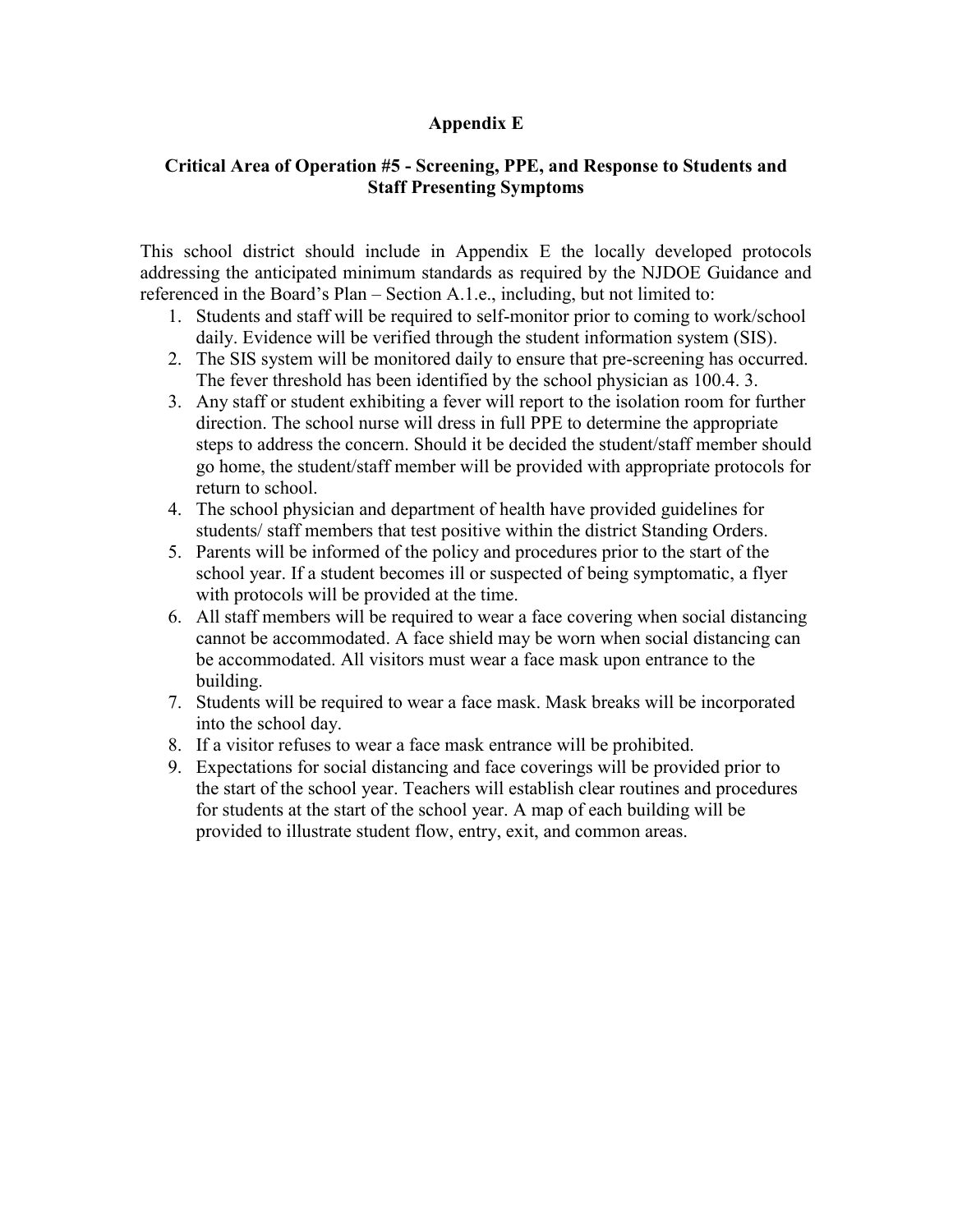# **Appendix F**

# **Critical Area of Operation #6 - Contact Tracing**

This school district should include in Appendix F the locally developed protocols addressing the anticipated minimum standards as required by the NJDOE Guidance and referenced in the Board's Plan – Section A.1.f.

Contact Tracing

- 1. The superintendent and any designee(s) will work closely with the Camden County Health Department to support any efforts towards identifying students/staff necessary to facilitate contact tracing for confirmed COVID-19 cases that impact the district/school community.
- 2. The NJDOE Guidance does not include any "anticipated minimum standards" for contact tracing. However, all school and district administrators, school safety specialists, counselors, and any other staff deemed appropriate by the Superintendent or designee should be provided information regarding the role of contact tracing conducted by State, county, and local officials.
	- a. School officials should engage the expertise of their school nurses on the importance of contact tracing.
	- b. The NJDOE will credit certified School Safety Specialists with three hours of training upon completion of Johns Hopkins University's COVID-19 Contact Tracing course.
- 3. The district will contact the Department of Health when there is a positive case of COVID19.
- 4. The district will keep cohorts organized and share information in compliance with FERPA and HIPAA
- 5. The superintendent and any designee(s) will work closely with the Camden County Health Department to support any efforts towards identifying students/staff necessary to facilitate contact tracing for confirmed COVID-19 cases that impact the district/school community.
	- a. The district will provide anonymous means for parents and staff to complete in the event that there are symptoms or suspected exposure. In addition, each school will encourage families to report student absences using our current SIS system.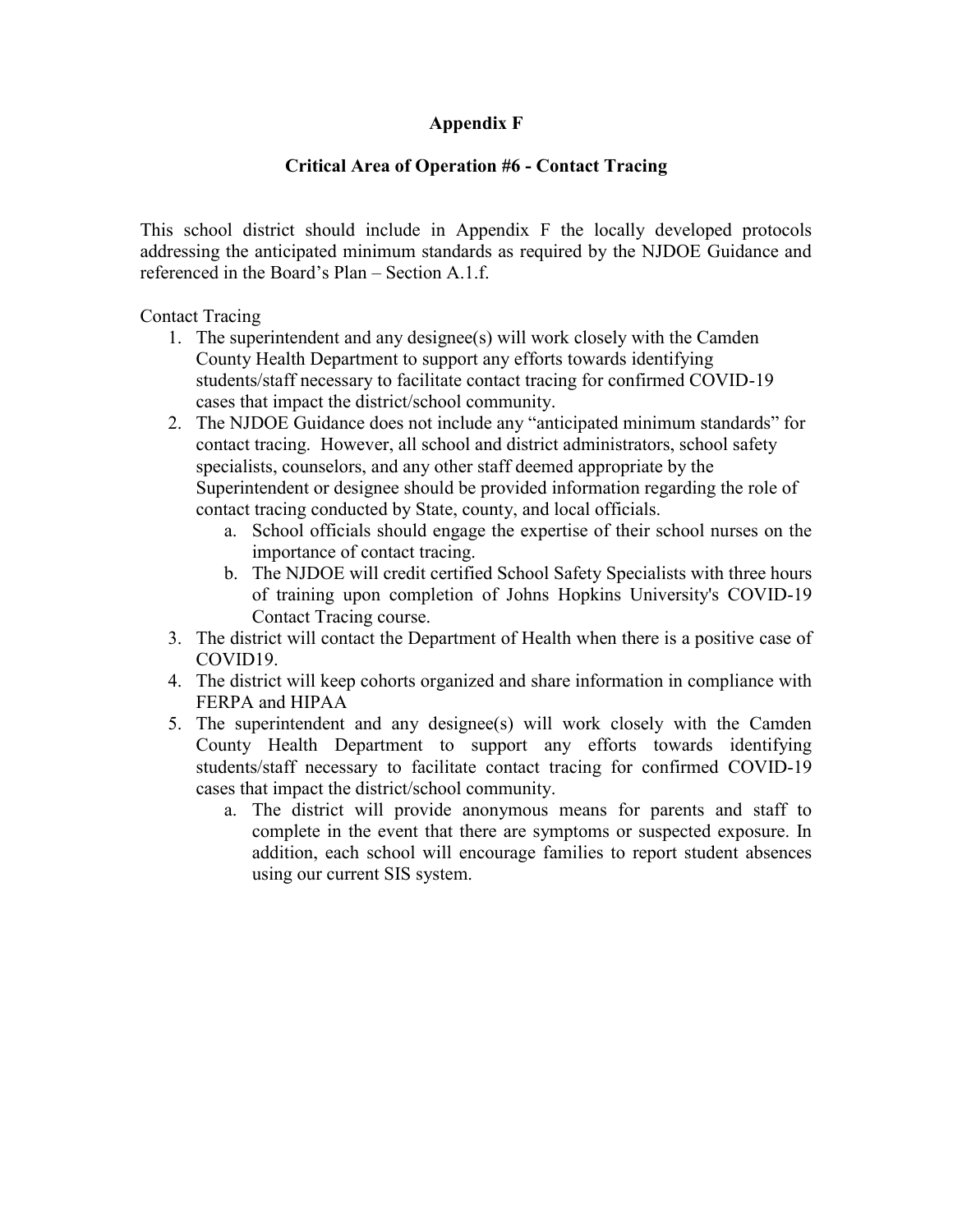# **Appendix G**

# **Critical Area of Operation #7 - Facilities Cleaning Practices**

This school district should include in Appendix G the locally developed protocols addressing the anticipated minimum standards as required by the NJDOE Guidance and referenced in the Board's Plan – Section A.1.g.

#### Facilities Cleaning Practices

- 1. The Supervisor of Facilities and Maintenance will develop a Cleaning/Disinfectant Manual. All custodial staff will be trained on the procedures and expectations prior to the start of the school year.
- 2. High-touch surface areas will be cleaned throughout the day through scheduled cleaning.
	- 1. Bathrooms will be cleaned on a cycle schedule.
	- 2. The use of water fountains will be prohibited unless filing a water bottle.
	- 3. Hand sanitizer will be provided to each classroom.
		- a. The custodian will routinely check hand sanitizer stations for refill.
	- 4. All custodial staff members will have access to sanitizing wipes.
	- 5. See transportation section.
	- 6. See classroom testing and therapy rooms.
	- 7. All custodians have been properly trained in proper cleaning and disinfecting methods. In addition the district has hired an outside cleaning service to disinfect the buildings nightly.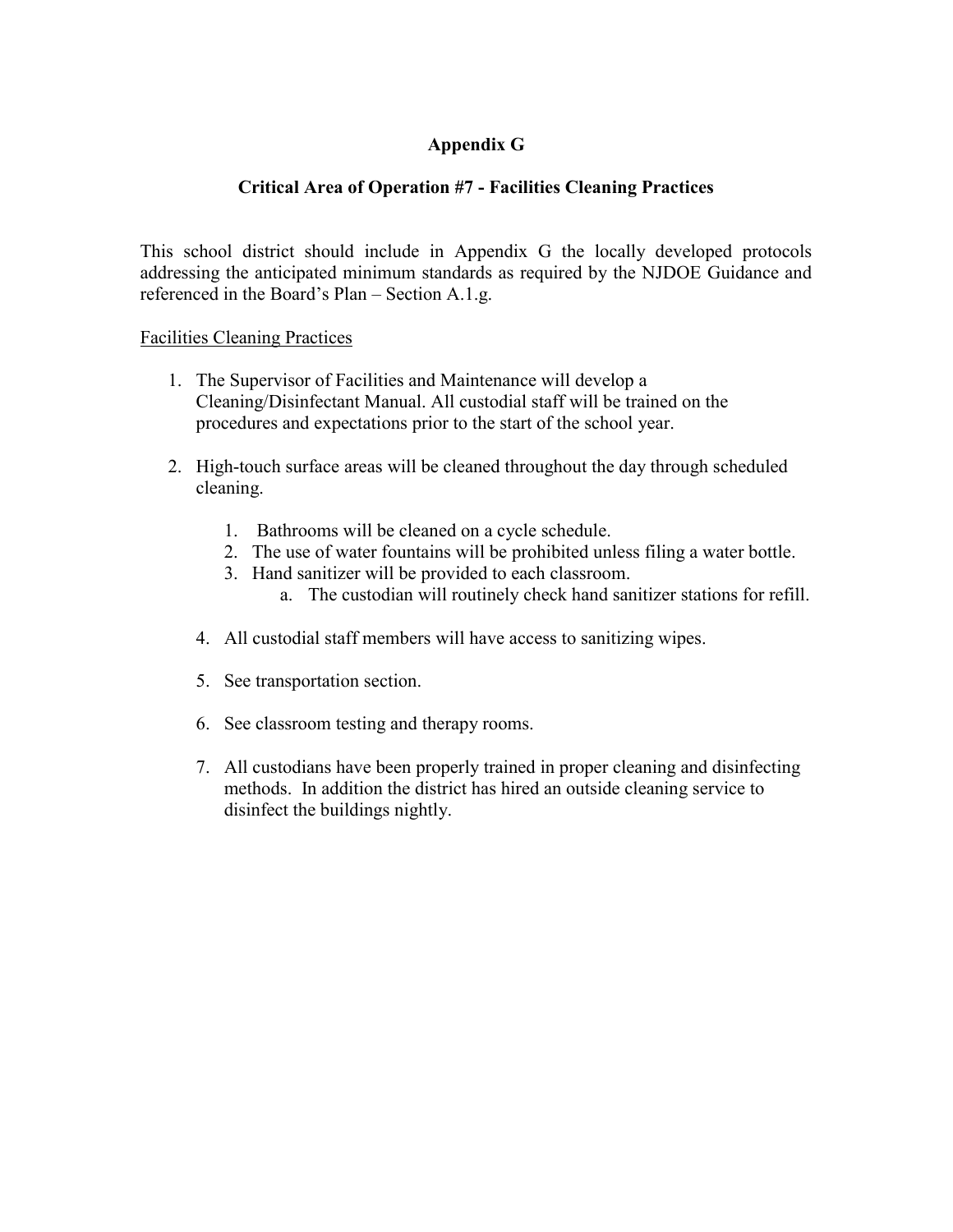# **Appendix K**

# **Academic, Social, and Behavioral Supports**

This school district should include in Appendix K supplemental materials, evidence, and further explanations of the elements listed in the Academic, Social, and Behavioral Supports section in the Board's Plan – Section A.2.a. through A.2.e.

### Educator Well-Being

- 1. SEL/Wellness Committee created to address concerns and brainstorm solutions to district's SEL/Wellness needs
- 2. The district is requiring staff to complete a professional development module on "Taking Care of Yourself."
	- a. The district is providing time throughout the school year for teachers to voice concerns, debrief, and give suggestions for how to improve
	- b. Counselors have provided resources and recommendations to staff regarding mental health needs.
	- c. Wellness information is accessible online.

#### Trauma-Informed SEL - Before September

- 1. Counselors are available to meet with students to address trauma related to COVID and/or other concerns
- 2. Staff will complete training on strategies to promote student engagement and social connections.
- 3. Ongoing counselor support is available for staff and students as outlined in our multi-tiered system of support. Additional support for staff is available through our Employee Assistance Program.
- 4. Resources are available for staff and parents on the district website, providing information regarding how to talk to students about their health needs (social, emotional and other). Time during the professional development
- 5. week will be provided to allow staff to reconnect, and a guidebook has been created by and for staff for the first month of school which deliberately addresses supporting student connections.
- 6. Professional development time in September will be provided to discuss cultural competencies, equity and SEL.
- 7. Additional student check-ins from the counselors are available in addition to monthly lessons at the elementary level. Regular check-ins for students and families in need are also provided, as are activities for social engagement for students who are all remote.
- 8. The Employee Assistance Program is available through Genesis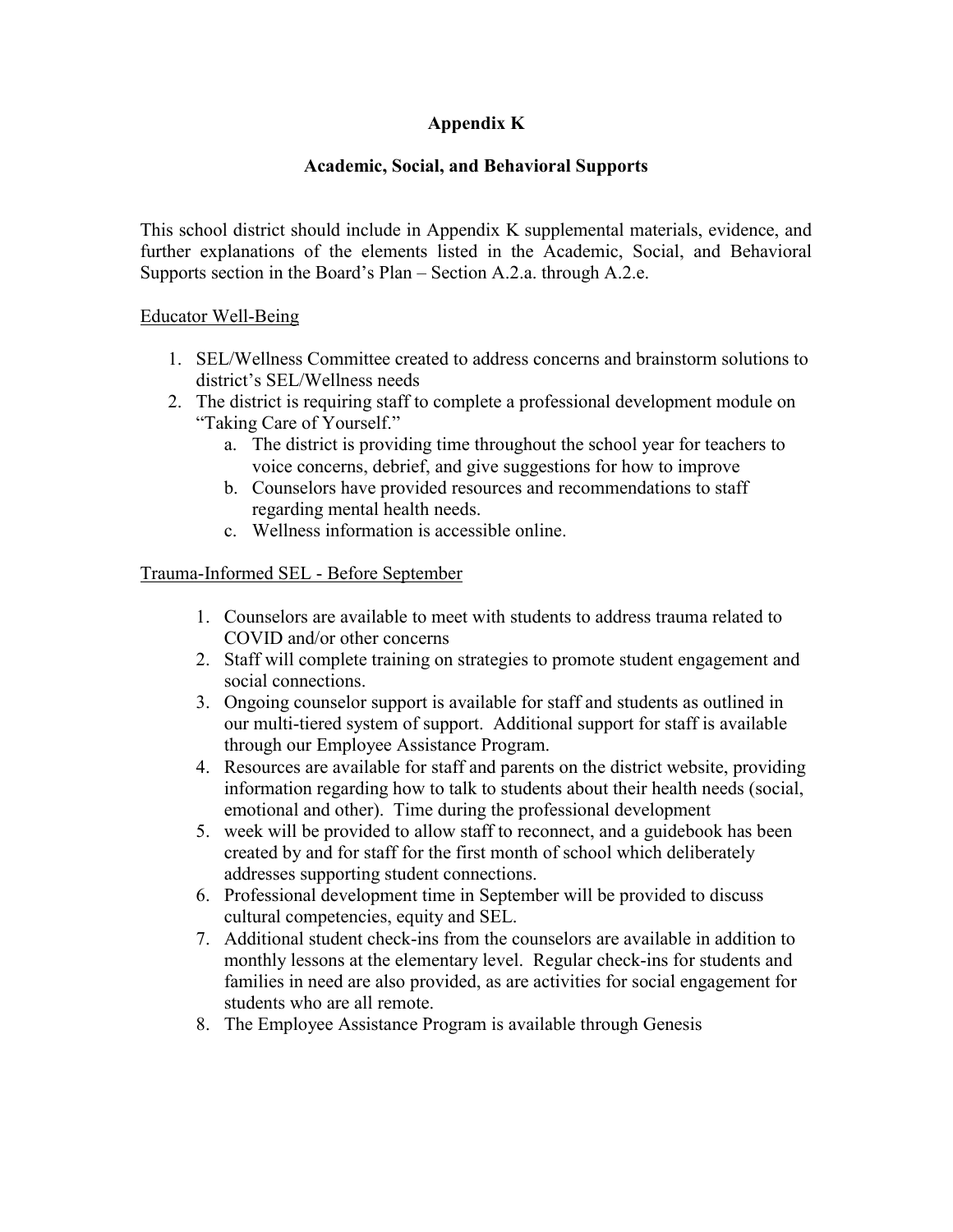#### Trauma-Informed SEL- School Year

- 1. Additional time has been built into the schedule to address SEL needs. For staff this includes faculty meeting time and teaming time. For students this includes time during the school day, including the advisory program.
- 2. Staff will be provided faculty meeting time to discuss COVID concerns
- 3. PD time will be provided in September to discuss cultural competencies, equity and SEL
- 4. Counselors will continue to provide weekly support newsletters to families and students to help establish connections with the school staff and to provide suggestions for support.

# School Culture and Climate

- 1. Programs and enhancements are in place within each of schools in order to continue supporting a positive school climate. They include but are not limited to:
	- a. The Character Counts program in the elementary schools, including celebrations and recognition ceremonies. Video tours of the buildings and welcome back messages from teachers and staff for all students. Remote and in-person counselor and principal visits to classrooms. Daily motivational messages for staff and students. Continued work with local charitable organizations.
	- b. The Hawk of the Month program and celebrations in the middle school. On-going advisory program for all students. Continued work with local charitable organizations, including the Ronald McDonald House (multi-year effort). On-going events associated with One Book One School.
	- c. High School Student Council sponsored events for students, including virtual spirit days. Welcome-back student-created videos featuring staff, students and administration. Video tours of the buildings. Continued work with local charitable organizations, such as Go for the Goal and
	- d. On-going clubs and afterschool organization meetings (held remotely)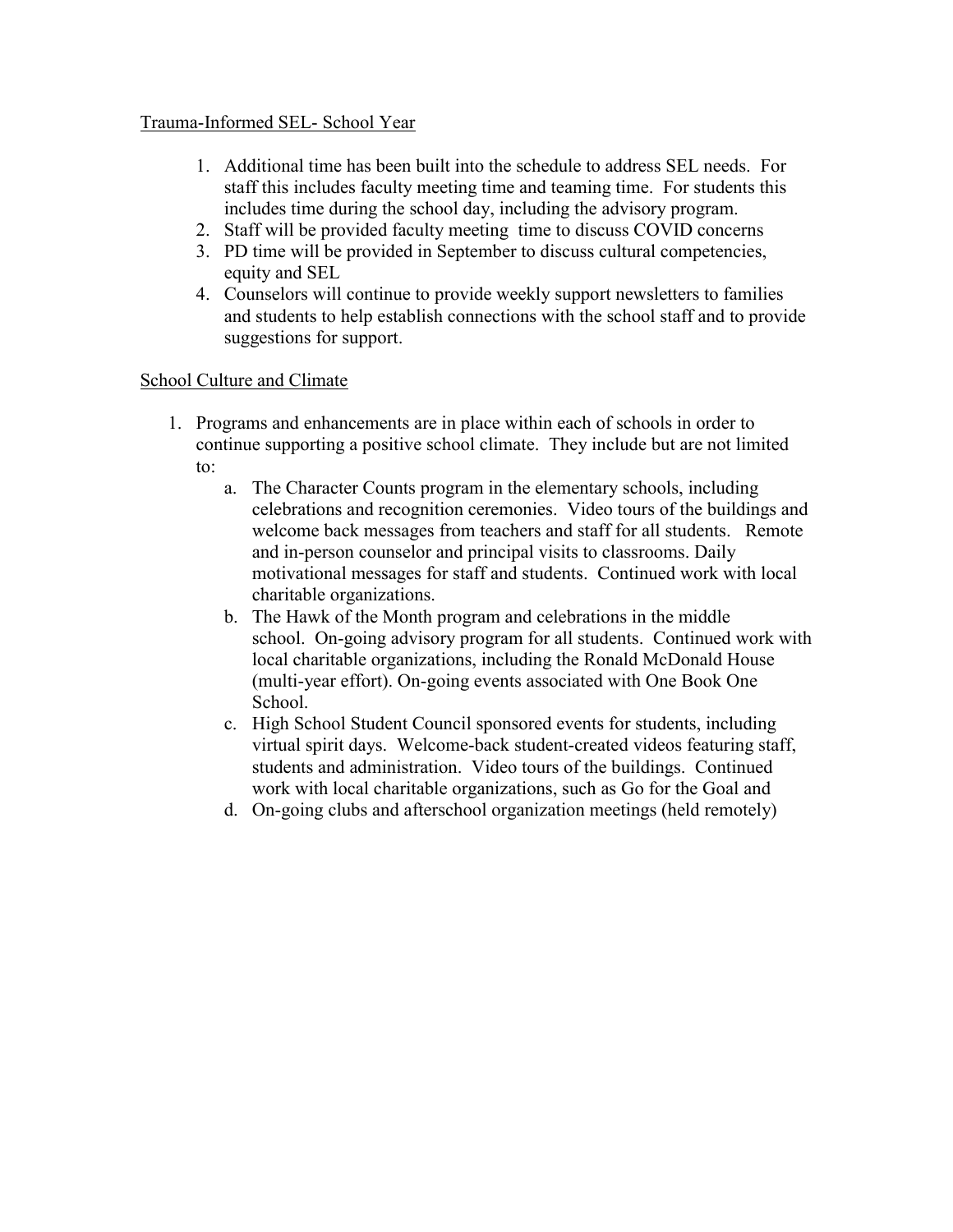### **Appendix N**

#### **Scheduling of Students**

This school district should include in Appendix N the locally developed protocols addressing the anticipated minimum standards as required by the NJDOE Guidance and referenced in the Board's Plan – Section B.3., including, but not limited to:

#### 180 Days

- 1. School Schedules: equitable in-school time
	- a. Synchronous
		- i. High School 7:45-11:45
		- ii. Middle School 8:15-12:15
		- iii. Elementary School 8:30-12:30
	- b. Lunch/Prep
		- i. High School 11:45-1:00
		- ii. Middle School 12:15 1:30
		- iii. Elementary School 12:30 2:00
	- c. Afternoon Remote
		- i. High School 1:00 pm start
		- ii. Middle School 1:30 pm start
		- iii. Elementary School 2 pm start
	- d. Active Remote PM Duration
		- i. High School 120 minutes
		- ii. Middle School 90 minutes
		- iii. Elementary School 60 minutes
- 2. Recommendations: The district will train families in ways to best support student learning at home, as our youngest learners require more structure and supervision. Teachers will aim to support students in-person and remotely to maintain a seamless continuity of learning.
- 3. The district will incorporate a 2-cohort hybrid model.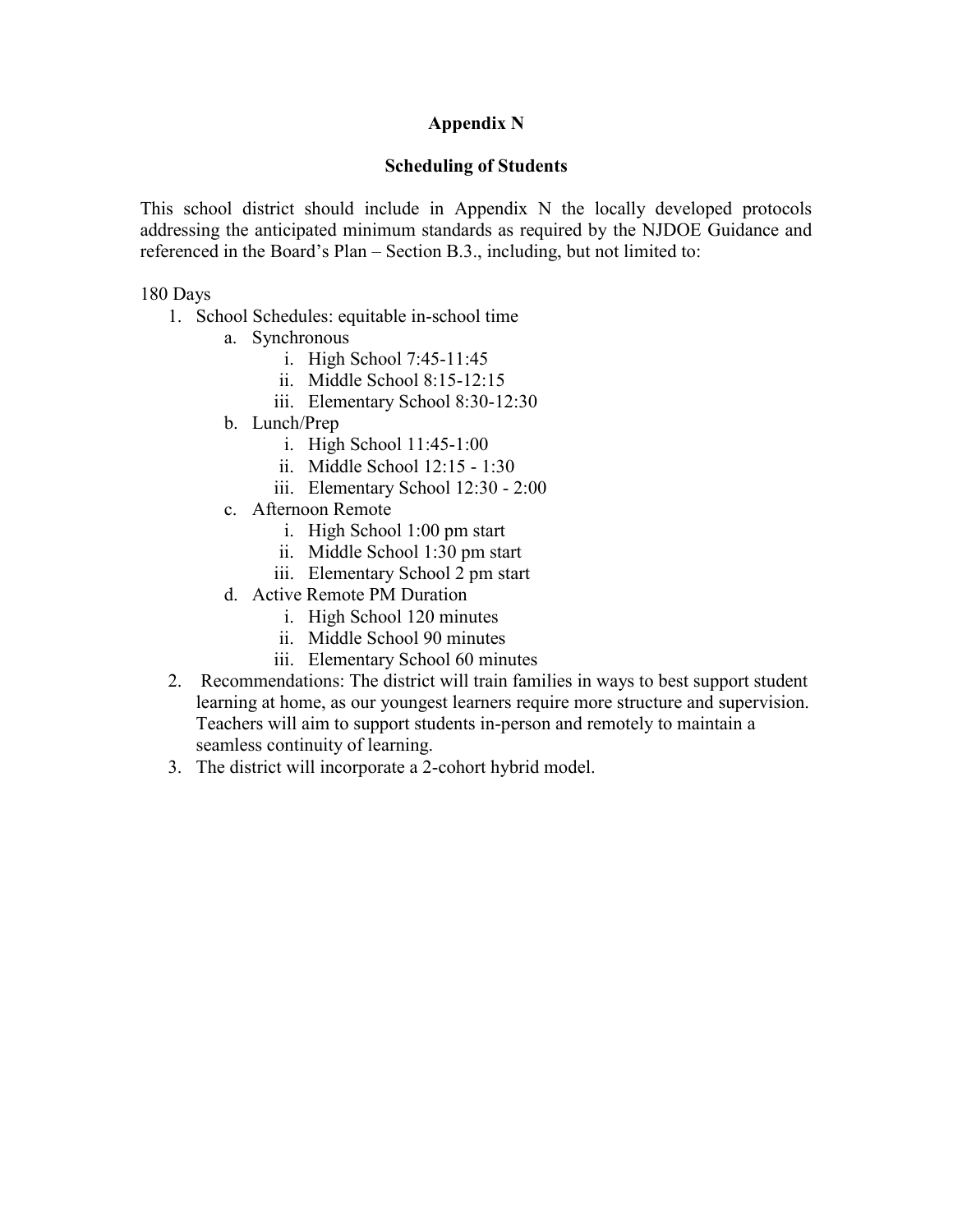# **Appendix O**

# **Staffing**

This school district should include in Appendix O the locally developed protocols addressing the anticipated minimum standards as required by the NJDOE Guidance and referenced in the Board's Plan – Sections B.4., B.5., and B.6.

#### Instructional Staff

- 1. Instructional staff is being utilized to leverage smaller class sizes and small cohorts of students with limited group interactions. Staff will be used to support safe entrance, exit, and restroom procedures. They will also become familiar with online platforms - and help students/families to become familiar with those platforms as well.
- 2. Staff will continue to plan standards-based lessons with predictable routines/structures, while remaining flexible to respond to individual needs.
- 3. Wellness is a major component of the 2020-21 instructional schedule, to provide teachers time to address health, hygiene, and social-emotional needs.
- 4. Online platforms will continue to be utilized to provide timely feedback to students and parents. Clear instructional guidelines have been created and will be communicated with staff, students, and families.
- 5. Providing materials, manipulatives, and items for at-home activities at no cost to families.

# Administrators

- 1. Administrators will work with staff to ensure safe, efficient operations of each school building. Schedules are being developed that minimize the number of students in the hallways at any one time, keep building entrance/exit procedures efficient and safe, and maximize instructional time (while still
- 2. Taking into account the additional wellness, SEL, etc. needs of staff and students).
- 3. Instructional aides will be used to support the teachers with both in-person and remote instruction. Administrators will collaborate to provide PD opportunities for staff and families to maintain high-quality instruction in all learning environments. Instructional expectations will be communicated to establish consistent, comprehensive learning experiences and support for students.
- 4. The administrative team will continually assess teacher, student, and parent needs. Remote platforms will be used to continue virtual "face to face" interactions with students and parents.
- 5. Administrators will consider roles for staff with health concerns, and leverage them to enhance virtual learning to the greatest extent possible. Staff members will be surveyed to identify accommodations for health and child care as appropriate.
- 6. The district will follow all current and emerging guidance from the NJ DOE with respect to teacher and administrator evaluation.